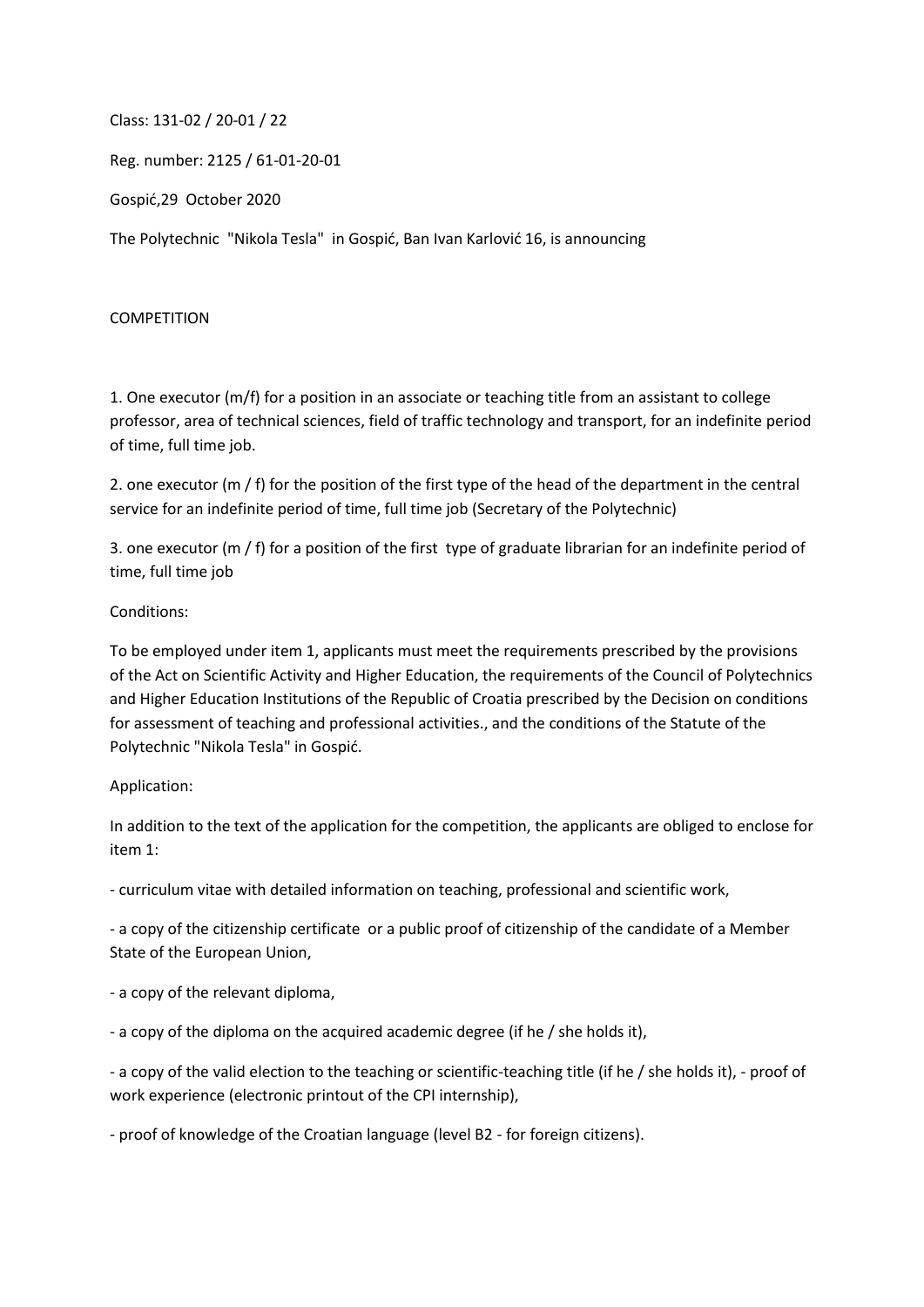Applicants who do not have an appropriate valid election to a teaching or nominal teaching title, as well as applicants whose such an election has expired, must enclose evidence of meeting the conditions for an appropriate election to the title, as follows:

- list of papers and copies of those papers that are relevant for the election to the title or a confirmation of the representation of papers in the relevant databases of the National and University Library Zagreb,

- certificate of teaching at higher education institutions,

- certificates of public lectures, if any,

- other evidence of meeting the conditions for the election to the title.

Applicants are required to submit all the competition documents in electronic form on a CD or a DVD in PDF in one document.

The competition under item 1 is open for 30 days from the day of its publication in the Official Gazette.

A valid application is an application that contains all the information and attachments in the manner specified in the competition. Applicants who have not submitted a timely and orderly application or do not meet the requirements of the competition are not considered candidates for the competition, nor will they be notified of the results of the competition.

To be employed under item 2, the applicant must meet the following conditions: completed undergraduate and graduate university study or integrated undergraduate and graduate university study in the area of social sciences, field of law or university degree acquired in accordance with previously in force regulations. Good computer skills, knowledge of a foreign language, at least five years of work experience in relevant jobs.

To be employed under item 3, the applicant must meet the following conditions: completed undergraduate and graduate university study or integrated undergraduate and graduate university study in the area of social sciences, field of information and communication science with at least 60 ECTS credits from the basic librarianship subjects or study of librarianship by which a university degree was obtained in accordance with regulations that were previously in force or another completed undergraduate or graduate university study or integrated undergraduate and graduate university study or study by which a university degree was obtained in accordance with previously in force regulations with the obligation to acquire 60 ECTS from the basic subjects of librarianship at the completed graduate study in information and communication sciences within 3 years of employment. Passed professional exam for a graduate librarian, at least one year of work experience in relevant jobs, good computer skills, knowledge of a foreign language.

Persons of both genders can equally apply for the competition.